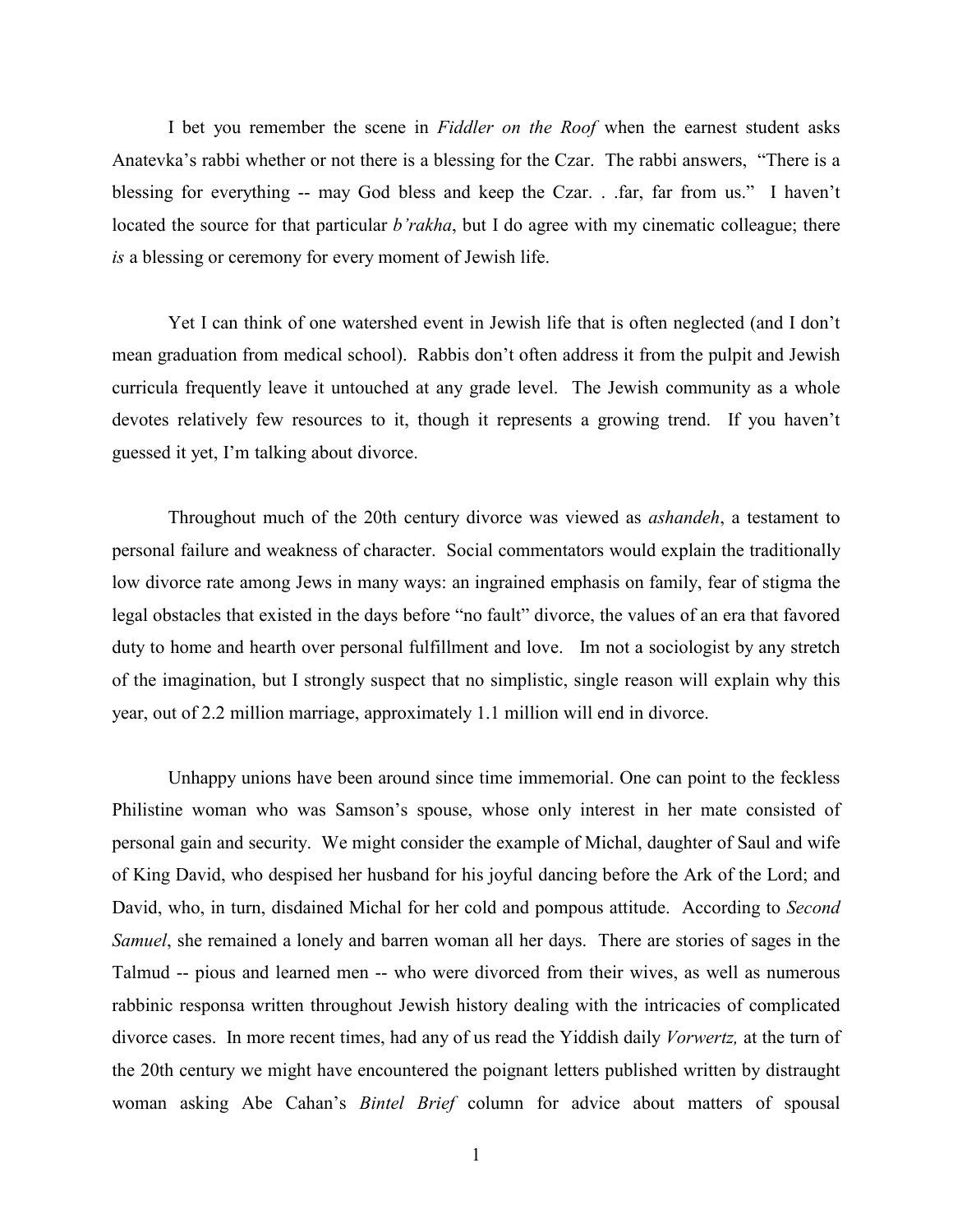estrangement and desertion. Indeed, the number of Jewish men who left their families became so significant at one period that, for a time, the *Forward* published "The Gallery of Missing Husbands," which included the photos and biographies of such men. Whether or not polite society discussed such matters two generations ago is almost irrelevant -- married life was no more an idyllic paradise for all couples back then, anymore than it is today.

The Torah, however, takes a very different approach to divorce than one might otherwise presume. As we read this morning in *Parshat Ki Tetze*: "A man takes a wife and is a husband unto her. She fails to please him because he finds something unseemly about her, and he writes her a bill of divorcement, hands it to her, and sends her away from his house" (*Deut* 24:1).

Leaving aside the obviously patriarchal perspective about the manner of divorce proceedings, it is surprising to note the matter-of-fact tone of the text. Scripture almost seems to take it as a given that sometimes people's plans go awry; that life, far from being linear, has twists and turns we can scarcely fathom. "Until death do we part" has never had a place in the liturgy of a Jewish wedding. Do we hope and pray that such will be the case? Absolutely. Yet it would be utter hubris to elevate that wish to the status of an ironclad vow. Like Moses who shattered the first set of tablets from Sinai in anger, yet returned to receive a second set with God's blessing, sometimes we, too, must start over. Even God decided to start over after the flood that decimated all humankind save Noah and his family!

Perhaps the great medieval sage, Rashi, articulates the most startling view on divorce. Commenting on the Torah's passage regarding divorce he writes: במצוה עליו לגרשה-It is a *mitzvah* to divorce her." Divorce, a *mitzvah*? Could that possibly be?

Rashi doesn't maintain that divorce is a good deed, God forbid. But then again, *mitzvah* does not mean "good deed," but rather "commandment." What Rashi suggests in typically terse fashion, is that there *are* times and circumstances when it is necessary and proper to end a relationship -- lest the toxins of bitterness grow so strong as to poison one's mind, soul and heart. When marriage is no longer a *miqdash m'aat*, a sanctuary in miniature, it is likened to the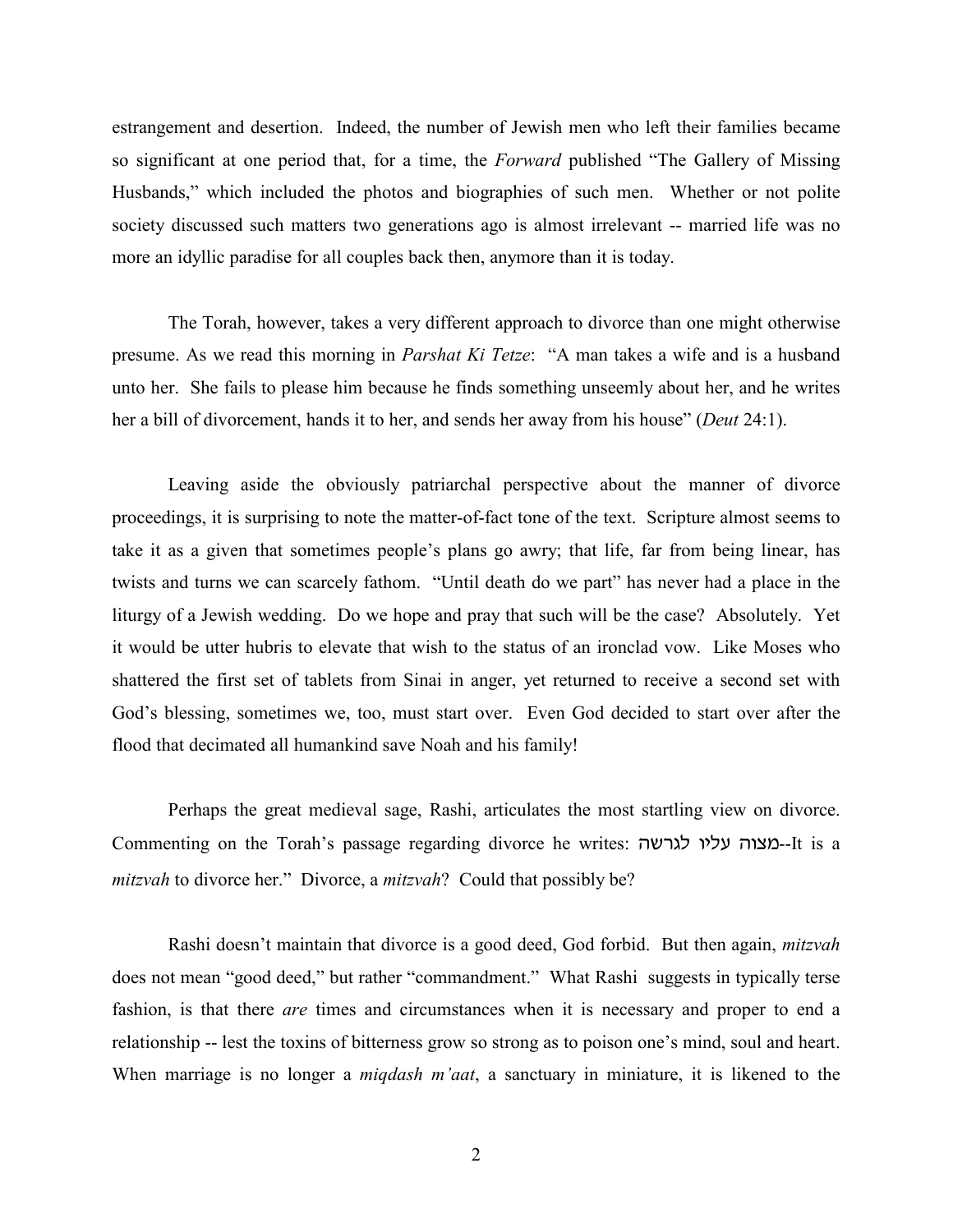departure of *Shekhinah* from the Temple in Jerusalem. Indeed, Rabbi Meir goes so far as to suggest that a person who stays in a marriage lacking respect and mutuality violates several prohibitions of the Torah including the commandments not to bear a grudge, to refrain from vengeance, and to love your neighbor (literally "your companion") as yourself" (*Tosefta Sotah* 5:11). It isn't because Judaism takes marriage lightly that it permits divorce, but quite the opposite; it is precisely because the Torah so greatly esteems the holiness of this most intimate of relationships that it sanctions divorce when necessary.

That we as a people need to grapple better with the reality of divorce is becoming increasingly obvious. According to *Halishka Hamerkazit l"Sta-tas-tis-tika" or* the Central Bureau of Statistics the Israeli divorce rate has more than doubled since the 1970s, and now hovers around 26% of all first-time marriages among Jews. The divorce rate among American Jews is as high or higher, depending on who one asks. And while there are a variety of local and smaller scale studies, it is telling in and of itself that, the National Jewish Population Survey published last year, though intended to serve as a demographic benchmark, pays scant attention to the issue of divorce rates among Jews.

In the words of Rabbi Tarfon, "היום קצר והמלאכה מרבה". The day is short, the task is great (*Avot* 3:20). Yet there are things the Jewish community can do to address the needs of the hour. On one religious front, the Jewish community has yet to fully address the terrible inequities and injustices that take place when husbands take advantage of *Halakhah* to blackmail their wives in order to obtain a *Get*. Throughout recorded Jewish history, the rabbis sought to balance an unswerving commitment to the letter of the law, while constantly seeking ways to maintain its spirit. And while we cannot rewrite the passage of Torah that assigns the husband the role of initiator, it would be blind and self defeating to ignore the myriad tools devolped by rabbis to ameliorate the plight of *agunot* women "chained" to their husbands. Yet too often, rabbis and rabbinical courts refuse to utilize the *halakhic* avenues available for fear of "encouraging" divorce or undermining the centrality of family. Despite new legislation in the Knesset that allows rabbinical courts to deprive husbands of drivers' licenses, passports, credit cards and even professional licenses, there are many women who remain in limbo due to the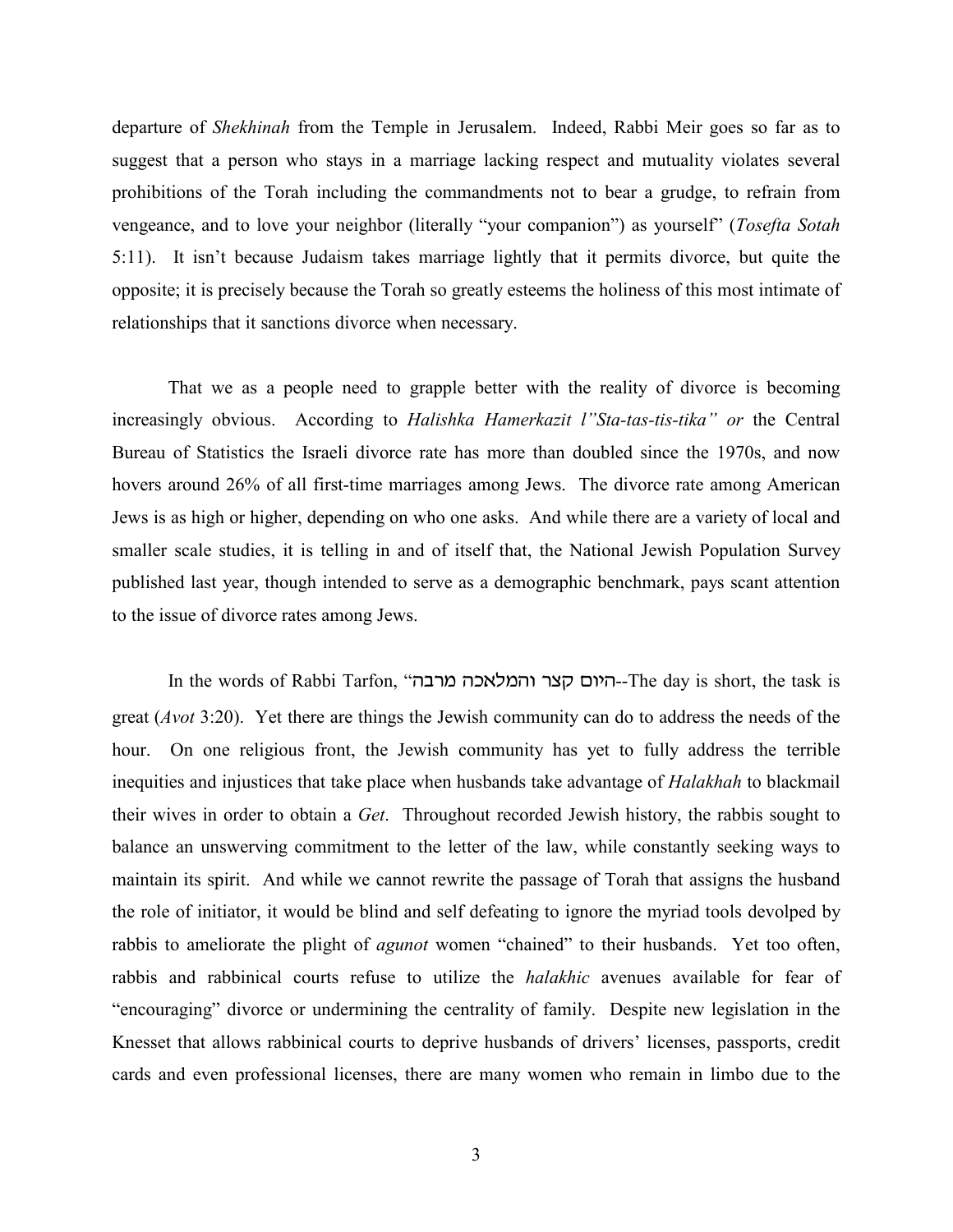intransigence of their spouses; there are still others who were able to obtain *Gittin* only after paying exorbitant sums of money, agreeing to forego alimony, or giving up custody of their children. There may well be two sides to every story, but I fear the hatred for Torah that may be engendered in women, ironically by those very same rabbis who seek to defend Torah by doing nothing. What will future generations have to say about those who allowing basic decency and *Halakhah* to part company, as if ethical behavior and Jewish Law were alien concepts absolutely unrelated to one another?

Here in North America, where church and state remain separated (at least for the moment), we must raise consciousness about the significance of obtaining a *Get* in the absence of legal or socioeconomic pressure. No more than perhaps 15% of Jews who have civil divorce decrees bother to arrange for their religious counterpart.

Moreover, the issue goes far beyond the practical elements of re-marriage and the status of *mamzerim*, those born of marriages which, in the eyes of halakhic Judaism, are bigamous. Obtaining a *Get* is not just a legal formality; it is an opportunity for a spiritual and religious closure to an often tempestuous chapter in people's lives. If Jews implicitly understand that God has a role to play in blessing our marriages, then surely including religious ritual at the end of a relationship also has important value and healing power. Yet so often even those who do receive *Gittin* -- as well as the rabbis who arrange for them -- treat the moment in dry, legal terms, with little ritual or symbolism. Indeed, until the most recent Rabbinical Assembly's rabbis' manual, the only information presented about Gittin had to do with the proper procedure for the delivery of the divorce document, nothing about the religious dimension of the moment.

"When a man divorces the wife of his youth, even God's altar sheds tears," the Talmud teaches. Given the painful yet unavoidable existence of such, it is incumbent we begin to view divorce as the life-cycle event that it is. If Jewish communites have bereavement groups for widows and widowers, why are there so few support groups for those in process with divorce? And if there are pre-marital workshops for new couples to acquire the skills of marriage (though far too few), why not a larger number of programs such as the University of Judaism's "getting through divorce" seminar?